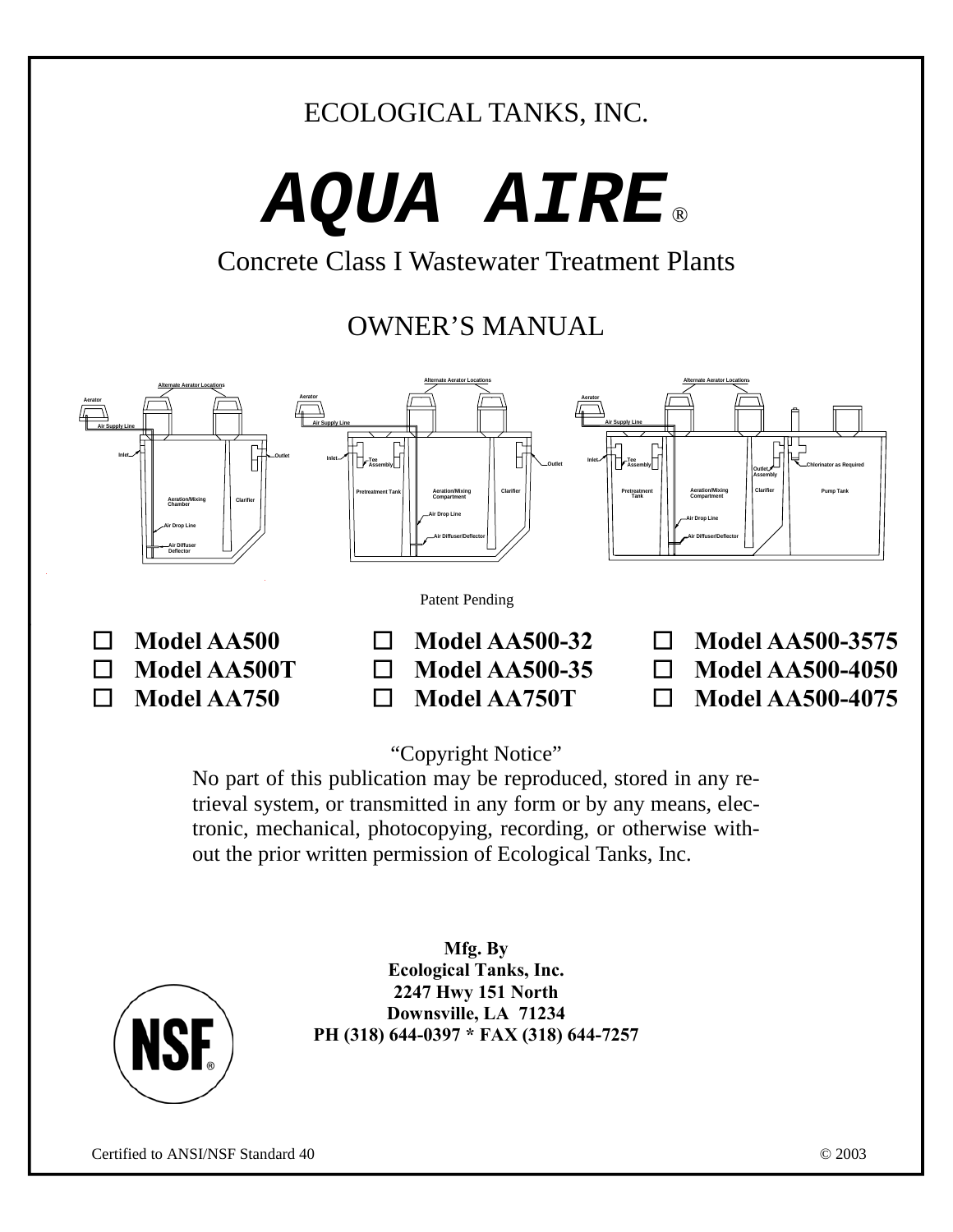#### **INTRODUCTION** 1

All **Aqua Aire** series models are certified based on provisions in ANSI/NSF Standard 40. The **Ecological Tanks, Inc., Aqua Aire** model **AA500T** has been tested by the Baylor University Department of Environmental Studies according to requirements listed in ANSI/NSF Standard 40, and meets and exceeds Class 1 effluent requirements.

Installation needs vary in each state, therefore your wastewater treatment plant may contain auxiliary components with the treatment plant not furnished by **Ecological Tanks, Inc.** Included in this owners's manual is the **Aqua Aire** model **AA500** series wastewater treatment plants.

State and/or local regulations govern the installation and use of individual aerobic wastewater treatment systems. All permits required by state and/or local regulations should be obtained prior to the **Aqua Aire** plant installation.

It is the responsibility of the **end user** (owner) to see that the **Aqua Aire** plant and associated auxiliary component items are installed in accordance with all applicable laws, regulations and guidelines in effect in your respective state. Please consult your local sanitarian or environmentalist prior to system installation.

## **AQUA AIRE WASTEWATER TREATMENT PLANT PROCESS DESCRIPTION**

**Aqua Aire** series models of wastewater treatment plants are in many ways similar to large township or municipality sewage treatment plants. They employ an extended aeration activated sludge process. This type of treatment depends primarily upon the use of air that is introduced by air passing from the aerator compressor to two diffuser/deflectors located in the forward section of the aeration mixing compartment. As wastewater enters the aeration mixing compartment simple hydraulic displacement is accomplished by the introduction of air which promotes the growth of aerobic organisms in much larger quantities than would occur naturally. These bacteria break down the organic solids in the wastewater. From the aeration mixing compartment, mixed liquid enters the settling or clarifier compartment from below a partition wall separation. No mixing occurs in this quiet zone where solids separate from the liquid and settle to the bottom of the clarifier and re-enter the mixing compartment. The liquid that separates from the solids in the clarifier continue to flow upward to the discharge pipe.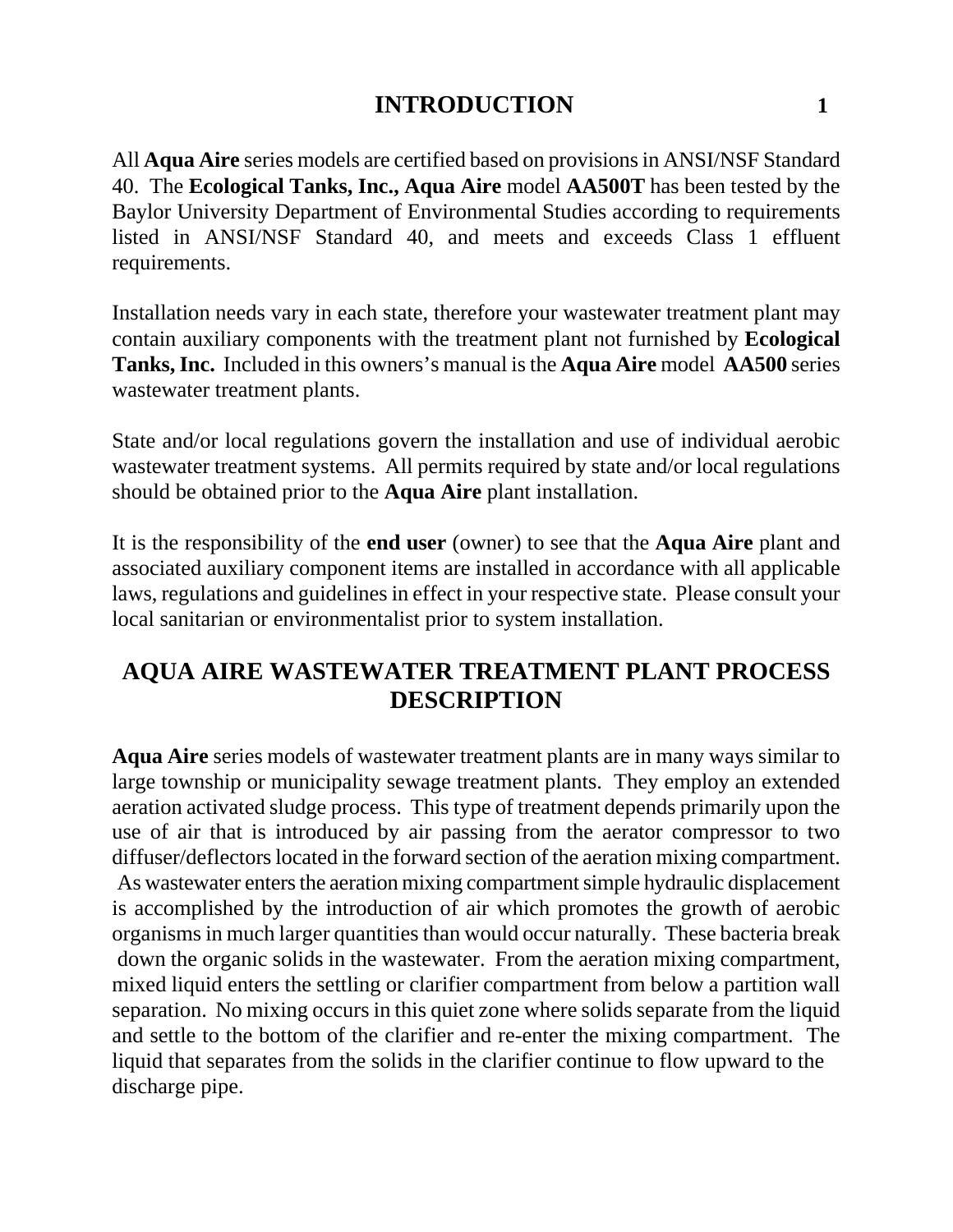The **Aqua Aire** models **AA500 and AA500T** are rectangular configurations comprised of an aeration mixing compartment and a clarifier compartment. These compartments are partitioned by an internal dividing wall in the treatment plant.

The **Aqua Aire** models **AA500-32 and AA500-35** are three compartment rectangular configurations partitioned by internal dividing walls in the treatment plant. They are comprised of a forward pre-treatment tank, a center aeration mixing zone and a settling or clarifier compartment. Wastewater first enters the pre-treatment tank compartment of the plant, then gravity flows through a 4" SDR 35 PVC inlet to the center aeration mixing zone. The mixed liquid then enters the settling or clarifier compartment and continues to flow upward to the plants discharge pipe.

The **Aqua Aire** models **AA500-3575, AA500-4050 and AA500-4075** are four compartment rectangular configurations partitioned by internal dividing walls in the treatment plant. They are comprised of a forward pre-treatment tank, an aeration mixing zone, a settling or clarifier compartment and a rear pump tank compartment. Wastewater first enters the pre-treatment tank compartment of the plant, then gravity flows through a 4" SDR 35 PVC inlet to the aeration mixing zone. The mixed liquid then enters the settling or clarifier compartment and continues to flow upward to the discharge pipe. From the plant's discharge pipe, the final effluent then passes through a disinfection or chlorination device into the pump tank compartment for storage and contact mixing. The treated and disinfected effluent is then safely discharged, via an application pump, to a surface spray, subsurface drip, low pressure dose or absorptive mound disposal area. The results of the **Aqua Aire** process is a clear, odorless effluent discharge, which meets and exceeds state and national water quality standards.

## **AQUA AIRE RECOMMENDED PLANT INSTALLATION INSTRUCTIONS**

1. Inspect entire treatment plant and component parts including pre-caster installed in tank PVC piping.

2. Select location of plant site which is accessible to the home sewer discharge line, at least ten (10) feet from the home foundation, in an area that will not receive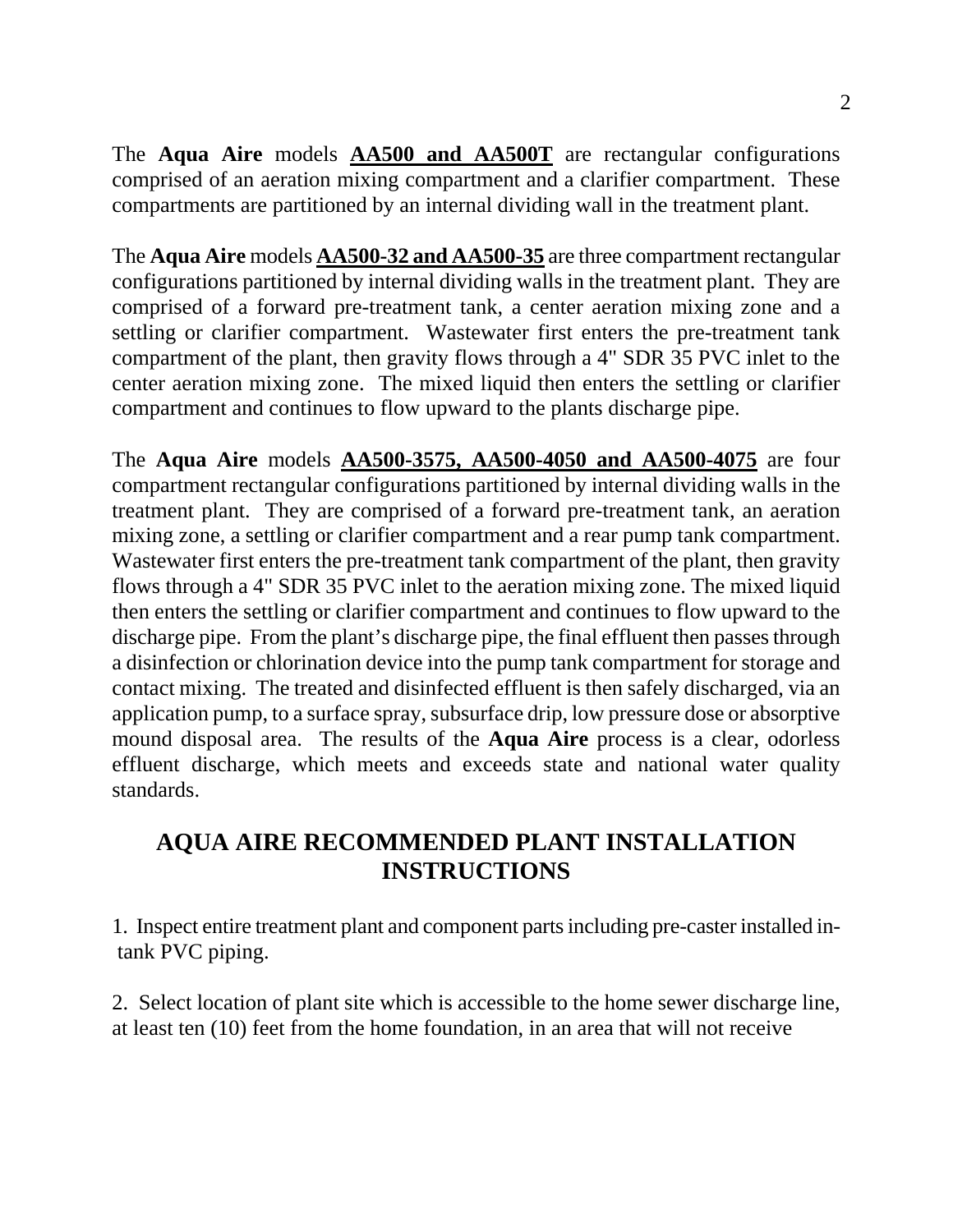vehicular traffic. Prepare an excavation site by digging a hole at least one (1) foot larger than the treatment plant and a depth that will allow for sufficient coverage leaving approximately three (3) inches of the inspection port to extend above normal ground level. The depth of the plant will be controlled by the depth of the building sewer outlet line plus the amount of proper fall required from the building sewer outlet line to the inlet invert of the plant. The prepared excavation should have a solid, level bottom that will eliminate plant settling. Additionally, the bottom of the excavated hole should be free of rocks or sharp objects.

3. Carefully lower the concrete treatment plant in the excavation with a designed and tested spreader bar or lifting device. The inlet line should slope down toward the plant and the outlet line should slope down away from the plant. The plant should be level to within one (1) inch, edge to edge. **Aqua Aire** wastewater treatment plants should only be connected to properly trapped and vented plumbing systems in compliance with state and local plumbing codes.

4. Position the inlet and outlet lines and make the necessary connections. Clean-outs should be installed at building sewer tie-in, any changes in direction of flow and at maximum intervals of seventy (70) feet when using four (4) inch piping. Insert the inlet piping through the treatment plant's Polylok Seal inlet invert to extend approximately 4" inside the plant. Install a 4" SDR 35 PVC sanitary tee onto the end of the inlet piping to direct the incoming wastewater flow downward on all models of **Aqua Aire** treatment plants having a pre-treatment compartment. Insert and glue the outlet piping into the plant's outlet coupling.

5. Remove the treatment plant's top access port opening to the forward section of the aeration mixing compartment. Install the factory provided air diffuser/deflector assembly by gluing a joint of 3/4" Sch. 40 PVC pipe (provided by others) to the 3/4" Sch. 40 PVC tee fitting in the center of the diffuser/deflector assembly. The 3/4" Sch. 40 PVC pipe should be of sufficient length to allow the 3/4" pipe to extend through the treatment plant's top. Lower the air assembly through the access opening to the bottom of the aeration mixing compartment. Adjust the placement of the air diffuser/deflector assembly so that it is in the forward center of the plant's aeration mixing compartment with the deflector discs resting against the treatment plant's forward partition wall. Fill the tank with water to the point of flowing discharge. Backfill evenly around the plant up to the bottom of the inlet and outlet piping. Special care should be taken not to damage the tank or dislodge the piping. Backfill material should be void of heavy clay, large rocks or any type of material which might damage the tank or piping.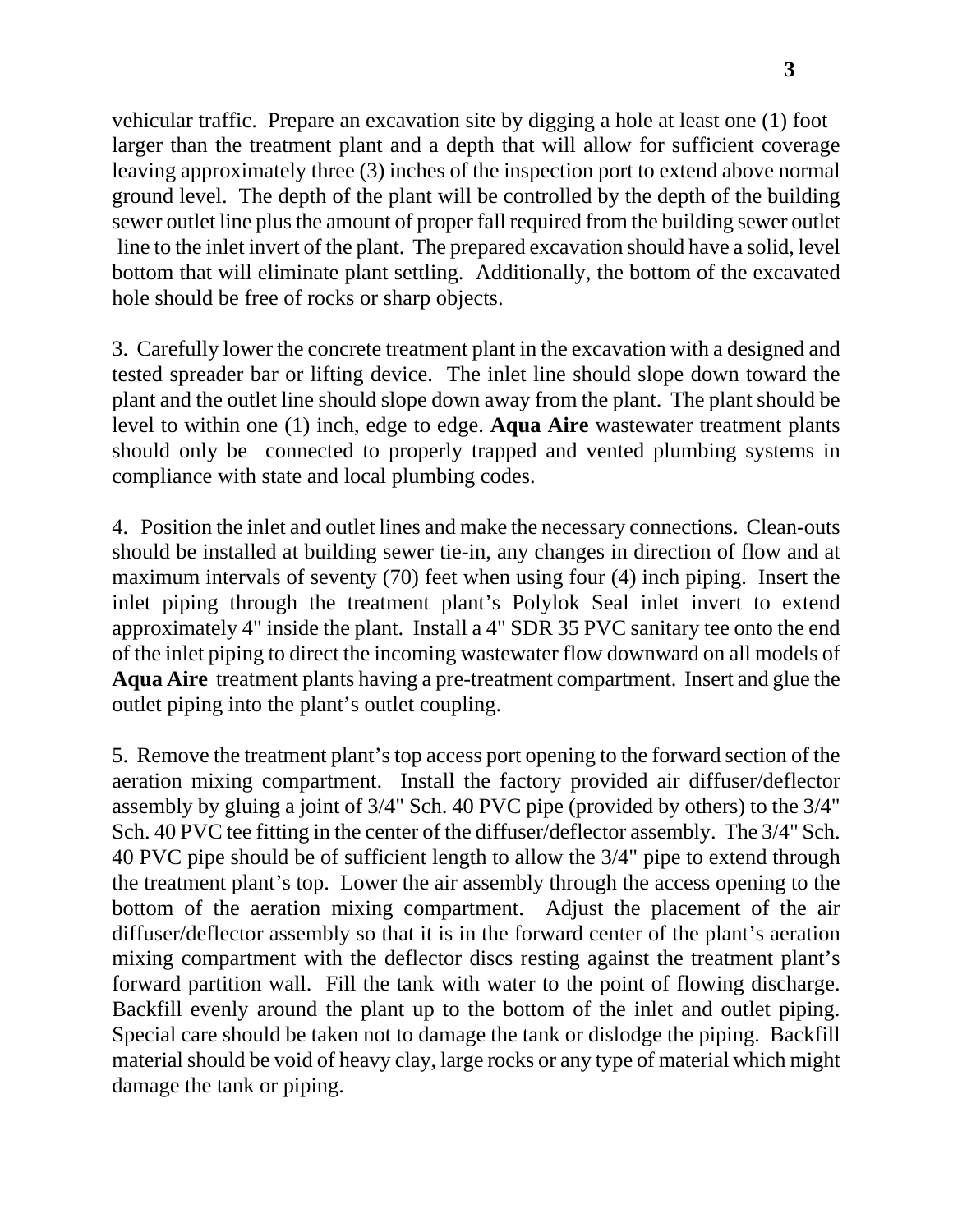6. The aerator compressor must be installed in a well ventilated, relatively clean and dry location. Install the aerator compressor on the treatment plant's tank top or at a remote location no more than one hundred (100) feet from the treatment plant. The aerator compressor is supplied complete with all discharge fittings. Install 3/4" Sch. 40 PVC piping (supplied by others) between the aerator and treatment plant. A minimum of twelve (12) inches ground cover is recommended over the 3/4" Sch. 40 PVC air piping.

7. The electrical control for the aerator compressor, visual and audible alarms for aerator failure and high water conditions are contained in a weather proof enclosure. It may be installed in any above ground area where the alarms are easily noticed by the occupants. It is recommended that the control box be at least six (6) inches above ground level and in view of the aerator compressor. All electrical wiring should be installed by a qualified person and must comply with NFPA 70, 1999, National Electrical Code. All electrical components not supplied must comply to U.L. Standards.

8. Install electrical wiring (provided by others) to interconnect the aerator compressor and alarms to the electrical control panel. A minimum of twelve (12) inches of ground cover is recommended over underground electrical conduit and wiring.

9. The aerator compressors used on **Aqua Aire** wastewater treatment plants run continuously. They provide relatively quiet, energy efficient operation. Once properly connected, the electrical control box is to be closed. Operate the aerator compressor by placing the on/off electrical circuit (provided by others) in the "ON" position.

10. Turn on aerator compressor and check all air piping and fittings for leaks. This can be accomplished by preparing a saturated solution of soap and water and applying to entire run of pipe and fittings. If a leak is detected, effect repairs.

11. Carefully backfill all underground lines and the rest of the plant's excavation in a manner which will not cause damage to the completed installation.

12. The **Aqua Aire** plant is ready to receive incoming sewage.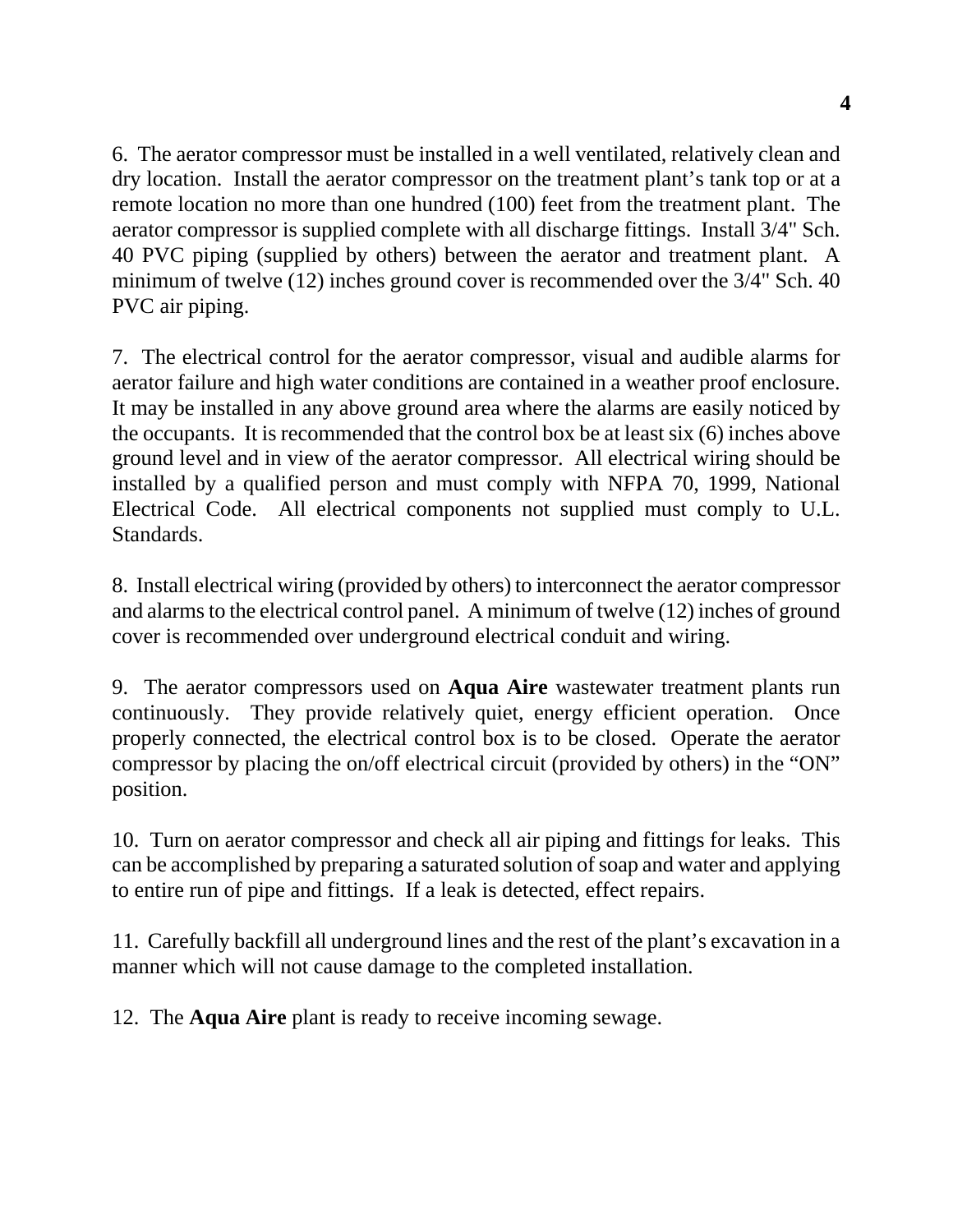## **AQUA AIRE PLANT START UP**

Initially the **Aqua Aire** wastewater treatment plant is filled with clean water, usually from an owners's water supply. As stated in the installation instructions, once all proper connections have been completed and it is filled with water and the aerator turned on, the system is now in operation.

For the treatment plant to be biologically stable, it will take from four (4) to twelve (12) weeks after first using the plant to develop a population growth of microorganisms (bacteria). It is these bacteria which make the treatment system operate.

## **OWNER MAINTENANCE CARE AND OPERATION INSTRUCTIONS**

**Aqua Aire** home wastewater treatment plants have been designed and built by **Ecological Tanks, Inc.,** to provide long term, reliable and cost efficient service. Our treatment plants will operate with a minimum amount of attention.

If service is required, reference the system's DATA PLATES located on the **Aqua Aire** control panel or aerator compressor for the plant's model number, the name, address and phone number of the local service person that can provide service. The following procedures should be performed on a routine basis to insure proper plant operation:

**DAILY**: Check warning light and audible alarm located on the plant's control panel for air supply malfunction or in system high water indication. If an alarm on condition is observed, it is an indication of malfunction. First check the electrical circuit providing power to the system to insure the circuit is closed. Check the aerator compressor to be sure it is operating. Check for over heating, excessive vibrations and unusual noises. If aerator compressor failure is observed, call your service provider for service. After a power outage, an alarm condition may exist. Should an alarm remain on for more than thirty (30) minutes after power is restored, you should call your local service provider to report the alarm.

**WEEKLY**: Check the treatment plant for offensive odor. If present call for service.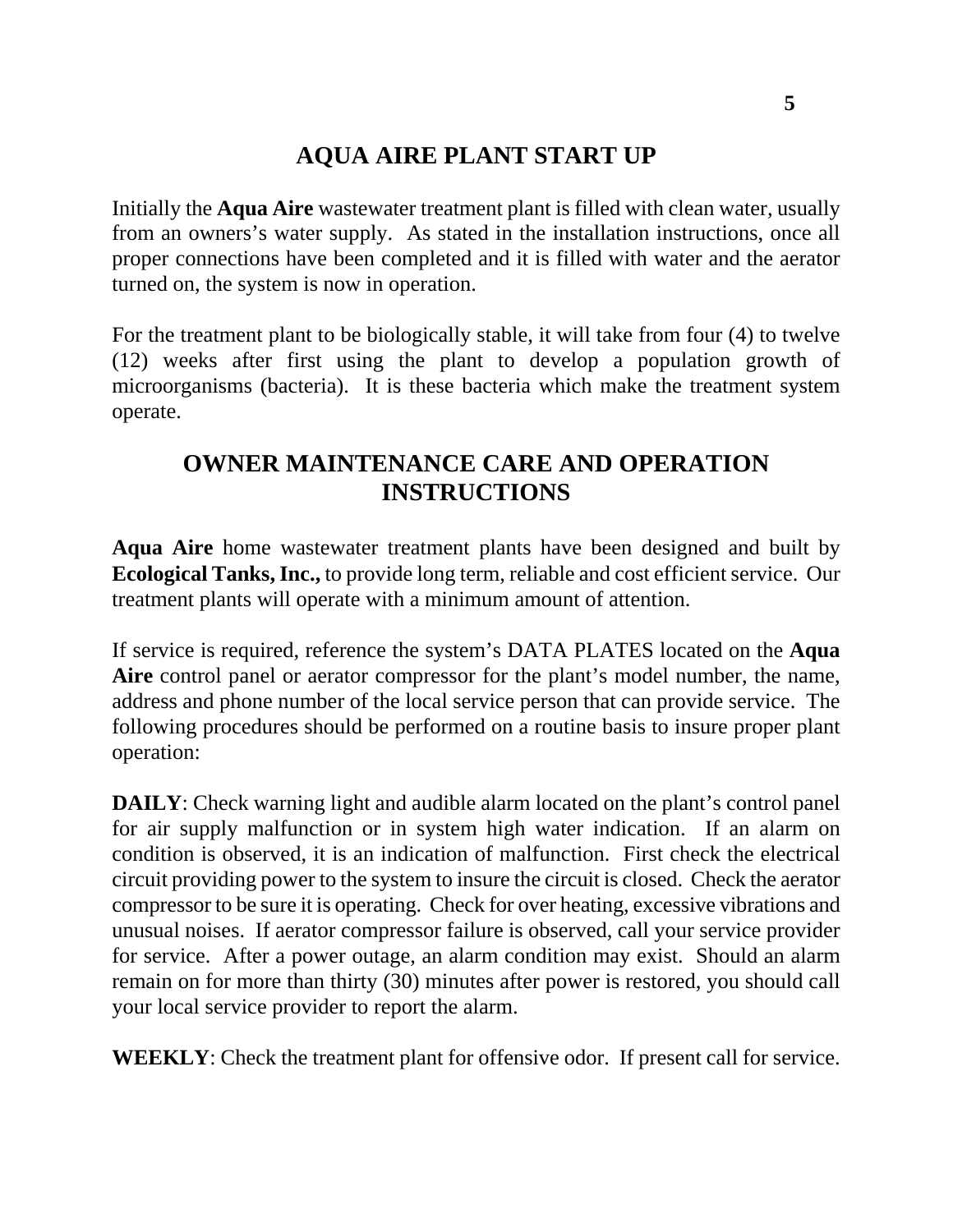**PERIODICALLY**: Check and clean the air filter on aerator compressor. Rinse with warm water to clean if necessary. Make sure filter is dry and re-install on aerator compressor.

**RECOMMENDED:** Frequency of solids removal is no more often than every two (2) to five (5) years. Determination of the need for pumping can be made only by a trained service person by testing the tank contents and/or effluent. **WARNING** - Hydraulic displacement and tank flotation may occur whenever tanks are pumped. Additionally, care should be taken not to damage internal component parts. A certified **Aqua Aire** service technician should oversee tank pumping.

## **OWNER'S RESPONSIBILITY**

It is the *owner's responsibility* to operate the **Aqua Aire** wastewater treatment plant to the best of their ability. To keep maintenance to a minimum and insure high effluent quality, the following items should not be permitted to enter the treatment plant:

1. Strong disinfectants or bleaches, other than small amounts used in day to day house cleaning and laundries. Recommended detergents are low-sudsing, low phosphates and biodegradable. Recommended cleaning products are non-chlorine, non-toxin, non-corrosive and biodegradable. Anti-bacteria soaps should be avoided.

2. Backwash discharge from any type of water softeners.

3. Citrus products, coffee grounds, chemical wastes, paint or paint thinners, oils or grease (such as used cooking grease), pet shampoo, pet dip disinfectant, pesticides, herbicides, automotive fluids or any other toxins.

4. Disposable diapers, tampons, sanitary napkins, large quantities of paper products, tobacco products, or similar items. Home brewery waste, strong medicines and antibiotics.

5. Waste material from a garbage disposal is not recommended without the use of a trash trap or pretreatment tank preceding the **Aqua Aire** plant. Food waste represents additional loading the aerobic treatment unit would have to digest, increasing pump out intervals.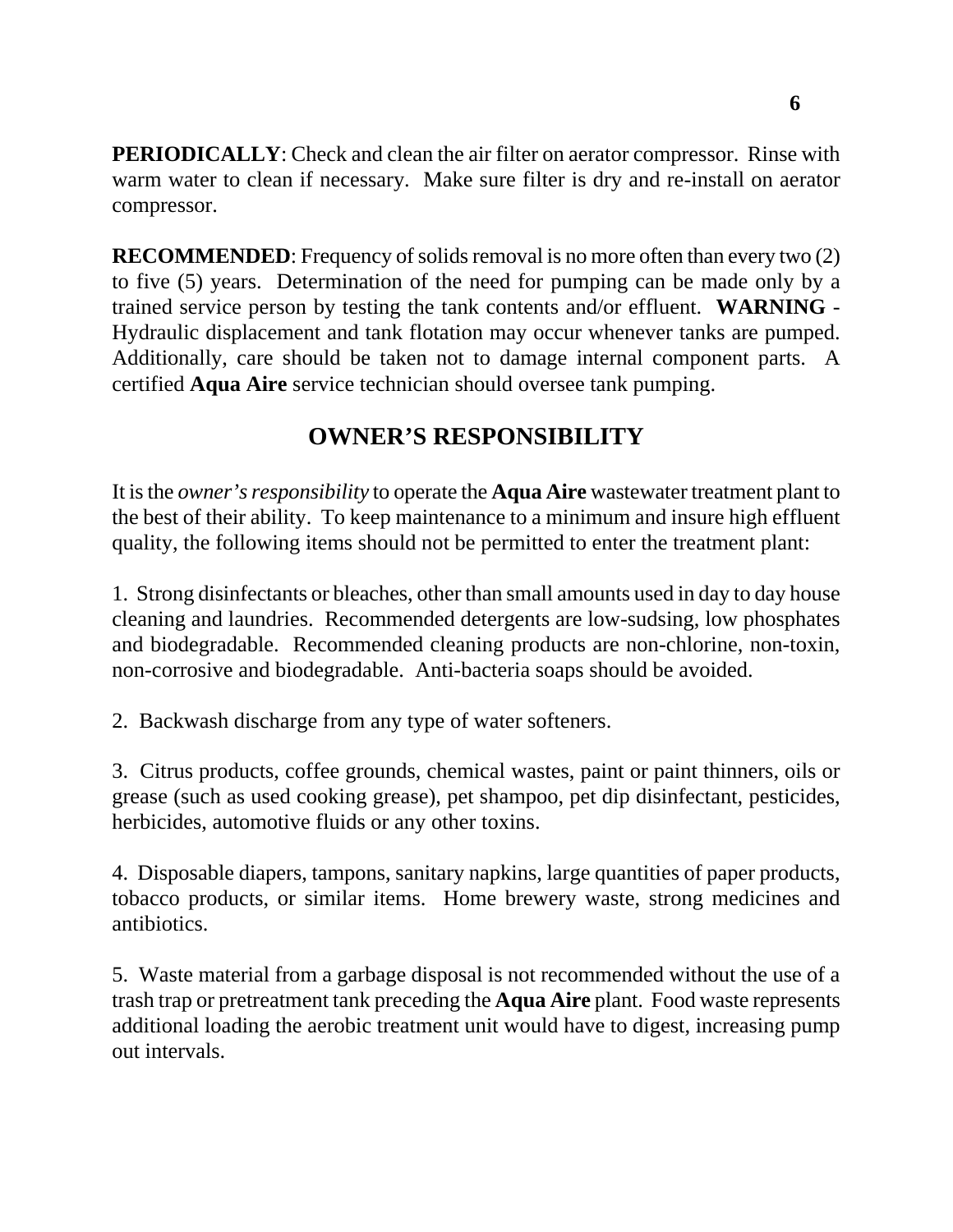6. The **Aqua Aire** wastewater treatment plant is designed for the treatment of domestic wastewater and nothing else should go into it.

During extended periods of intermittent or non-use, such as vacation time, the aerobic bacteria inside the plant will decrease due to no food in the form of incoming wastewater. The treatment plant will become biologically stable again soon after the resumption of normal loading. The aerator compressor should be left on during periods of vacation time. During extended periods of absolute non-use (3 months or longer) the aerator compressor should be removed, cleaned and stored with the compressor's inlet and outlet sealed. Additionally, the air line piping should also be capped to prevent debris from entering air distribution system.

The **Aqua Aire** plant will not perform to its fullest capabilities if subject to hydraulic overloading. This condition exists whenever excessive water, above the plants designed treatment capacity, is allowed into the plant. Leaking plumbing fixtures or excessive water use may cause this condition. Hydraulic overload may also occur on wash days, when multiple loads of laundry are washed in succession.

**Ecological Tanks, Inc.,** is not responsible for the infield operation of our plants. The proper operation of this wastewater treatment plant depends upon proper organic and hydraulic loading of the plant. We cannot control the loading of substances in our plants that may upset its biological balance. We can only provide a complete owner's manual which outlines materials that should be kept out of the treatment plant. User operation instructions must be followed or warranties are subject to invalidation.

 **WARNING!** Ants and rodents are destructive to the mechanical and electrical equipment on wastewater treatment plants. Care should be taken to prevent infestation of ants near the plant. Damage or destruction of mechanical or electrical equipment by ants or rodents is not covered under manufacturers warranty.

Any and all safety requirements such as the electrical wiring, blower operation or plant discharge concerning the owner, their families, friends, or guests is the sole liability of the owner (see warranty and service policy).

The electrical control panel contains a schematic for the system. However, the electrical control panel is sealed and contains no user serviceable parts. Test and alarm silence switches are located on the outside of control panel.

 **WARNING!** Service to the electrical control panel by a non-qualified person may result in a electrical shock hazard resulting in serious injury or death. If service is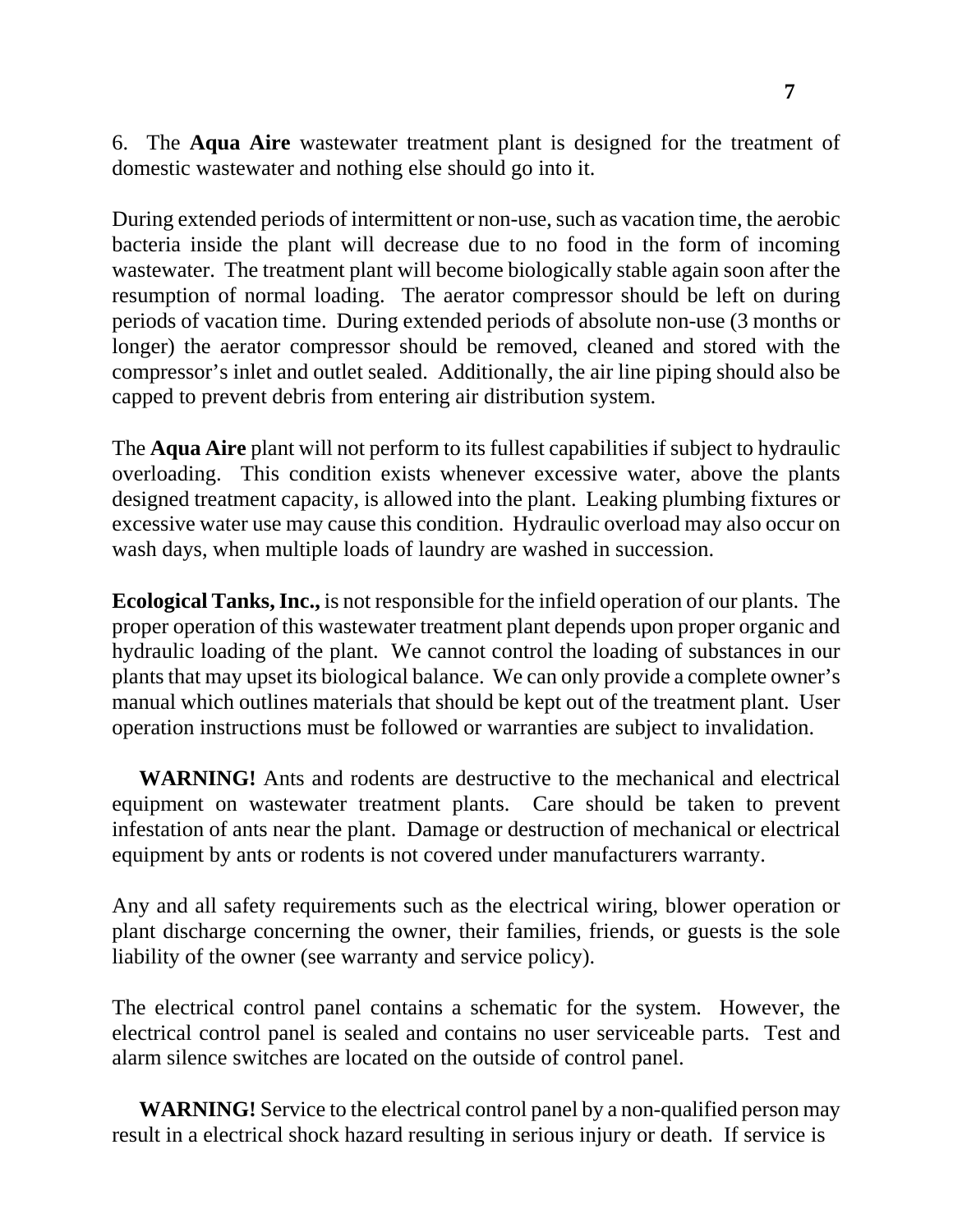required contact your local authorized installer representative or maintenance provider.

Many states already require the use of a chlorination unit behind all mechanical treatment plants for total effluent disinfection prior to final discharge. **Ecological Tanks, Inc.** recommends the use of a disinfection device behind its mechanical plants for total effluent disinfection prior to final discharge.

## **SOURCES FOR OBTAINING REPLACEMENT PARTS OR COMPONENTS**

Replacement parts or components may be obtained from your local installer or from **Ecological Tanks, Inc.,** 2247 Highway 151 North, Downsville, LA 71234. Office: 318-644-0397 Fax: 318-644-7257

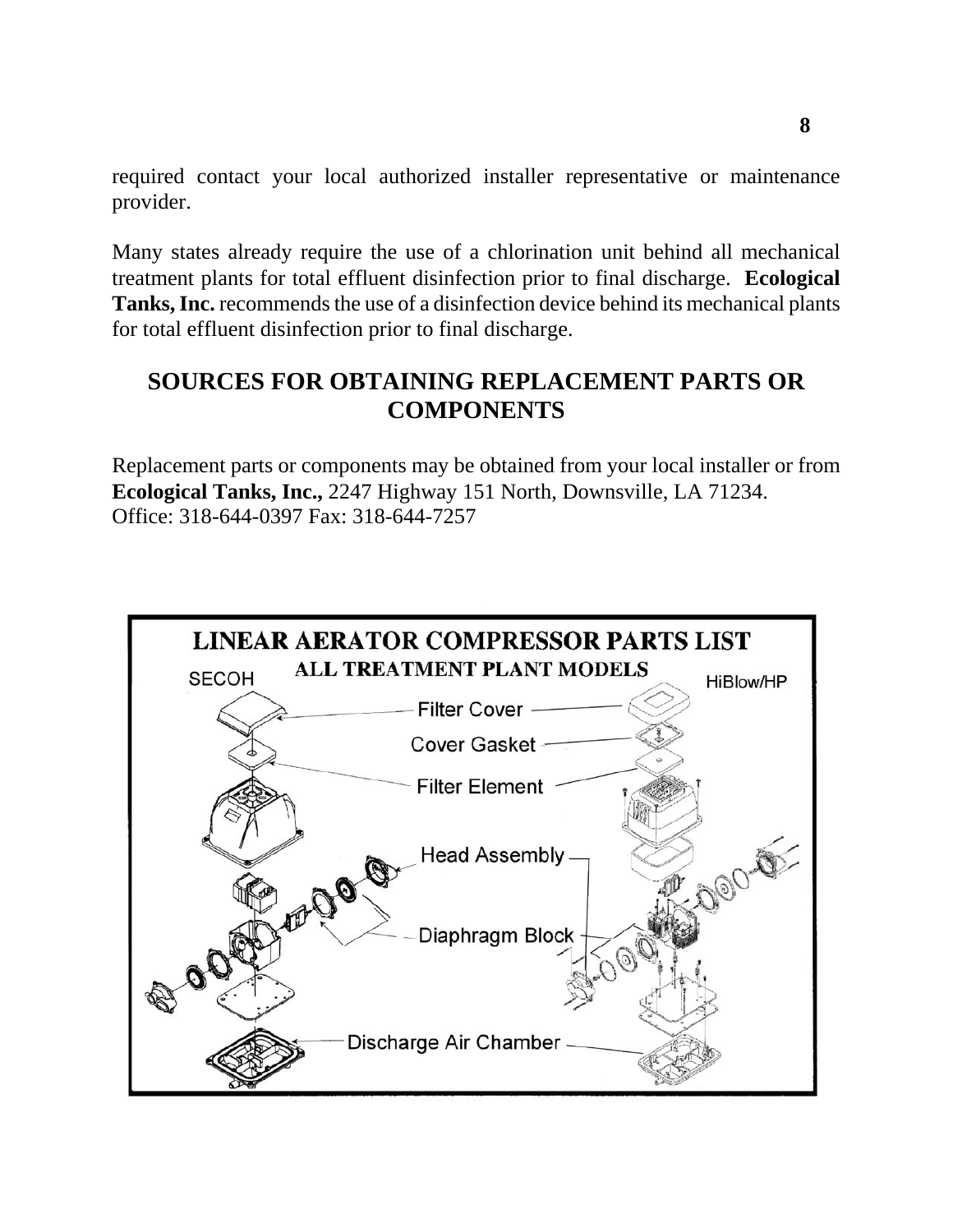#### **INITIAL SERVICE POLICY**

The local dealer/installer from whom you purchased your **Aqua Aire** wastewater treatment plant is responsible for routine inspections for the first two years from the original date of installation. The plant will be checked for proper operation at each inspection. If a problem exists, service will be performed at no charge to the owner unless the required maintenance is not warranty related. These service call/inspections shall include at least four inspections over the two year period and shall include the following:

1. Adjustment of the electrical control, if applicable, and servicing of the mechanical component parts to ensure proper function.

2. An effluent quality inspection consisting of a visual check for color, turbidity, scum overflow, and an examination for odors.

3. Immediate notification to the owner/warrantee in writing of any improper observation which cannot readily be repaired. This notification will or shall advise said owner of the problem, if it is covered by warranty and estimated date for correction of said problem.

Pumping of sludge build up from the treatment plant, if necessary, **IS NOT INCLUDED** in the initial service policy.

An annually renewable service policy affording the same coverage as the initial service policy is available. Consult your local dealer for pricing information.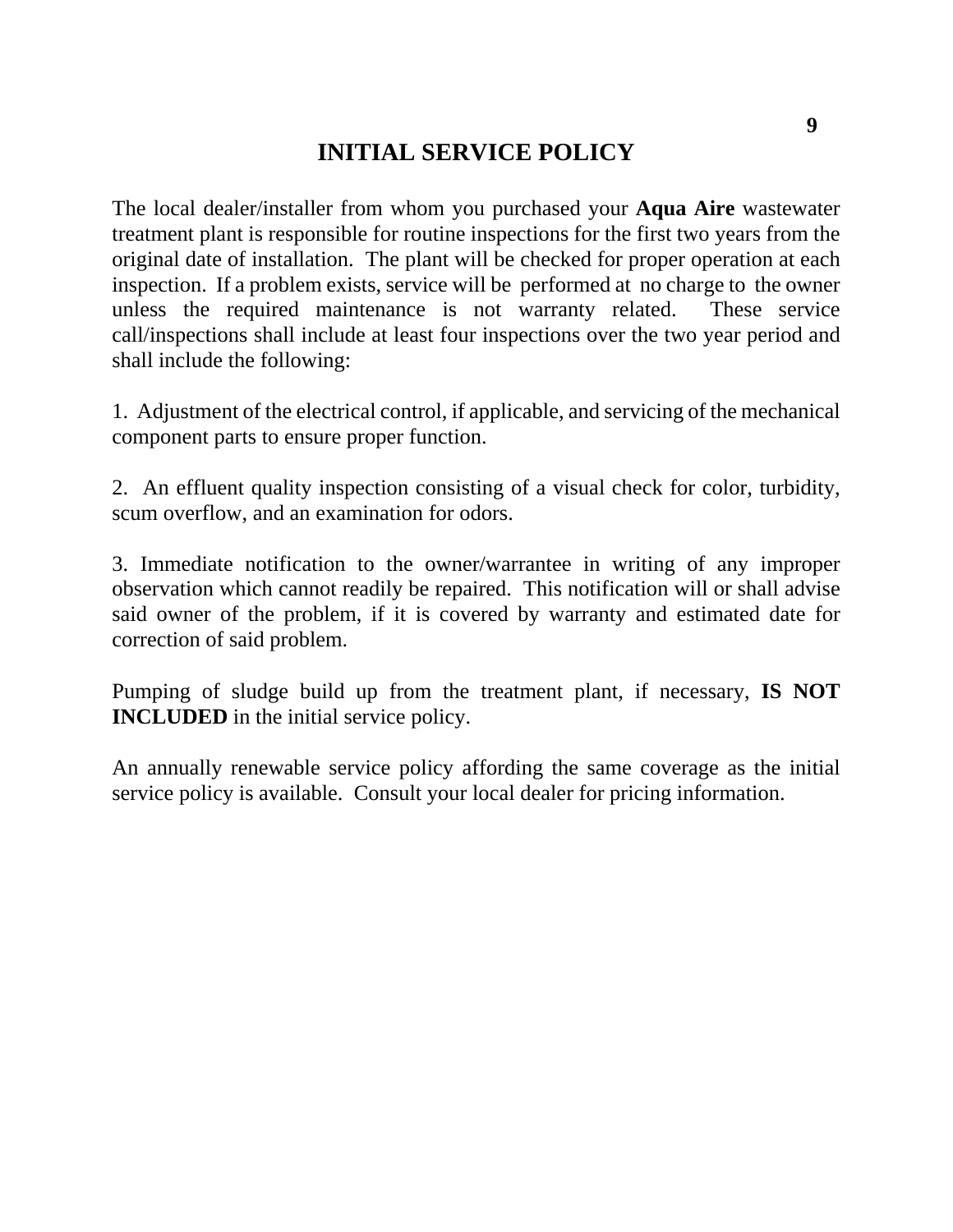#### LIMITED WARRANTY

**Ecological Tanks, Inc., Aqua Aire** (hereinafter identified as manufacturer) warrants each aerobic wastewater treatment plant to be free from defects in workmanship and materials from the date of installation by an authorized dealer/installer for a period of no more than twenty-four (24) months. When properly installed and registered with the manufacturer, the manufacturer's sole obligation under this **limited warranty** is as follows:

To repair or exchange any components, F.O.B. factory, that in the manufacturer's judgement is defective, provided that said component part has been paid for and is returned through an authorized dealer, prepaid. The warrantee must specify the nature of the defect in writing to the manufacturer. The **limited warranty** makes no provision for any informal dispute settlement agreement.

The **limited warranty** does not cover any aerobic wastewater treatment plant that has not been properly installed, damaged due to altered or improper wiring or overload protection, flooded by any external means, disassembled by any unauthorized person, filled with anything other than normal household wastewater or damaged by an act of nature. The limited warranty does not cover damages or defects caused by ants, insects or rodents to any component part of the aerobic wastewater treatment plant.

No warranty is made as to the field performance of any system. The **limited warranty** applies only to the aerobic wastewater treatment plant itself and does not include any of the purchaser's plumbing, drainage and/or disposal system, house wiring or installation of the plants.

The manufacturer reserves the right to replace any component part covered under this **limited warranty** with a component part, which in manufacturer's judgement, is equivalent to the part replaced. The manufacturer claims no responsibility for any delays or damages caused by defective components or materials which cause losses incurred by interruption of service or for repairs or replacements of component parts covered by the **limited warranty**.